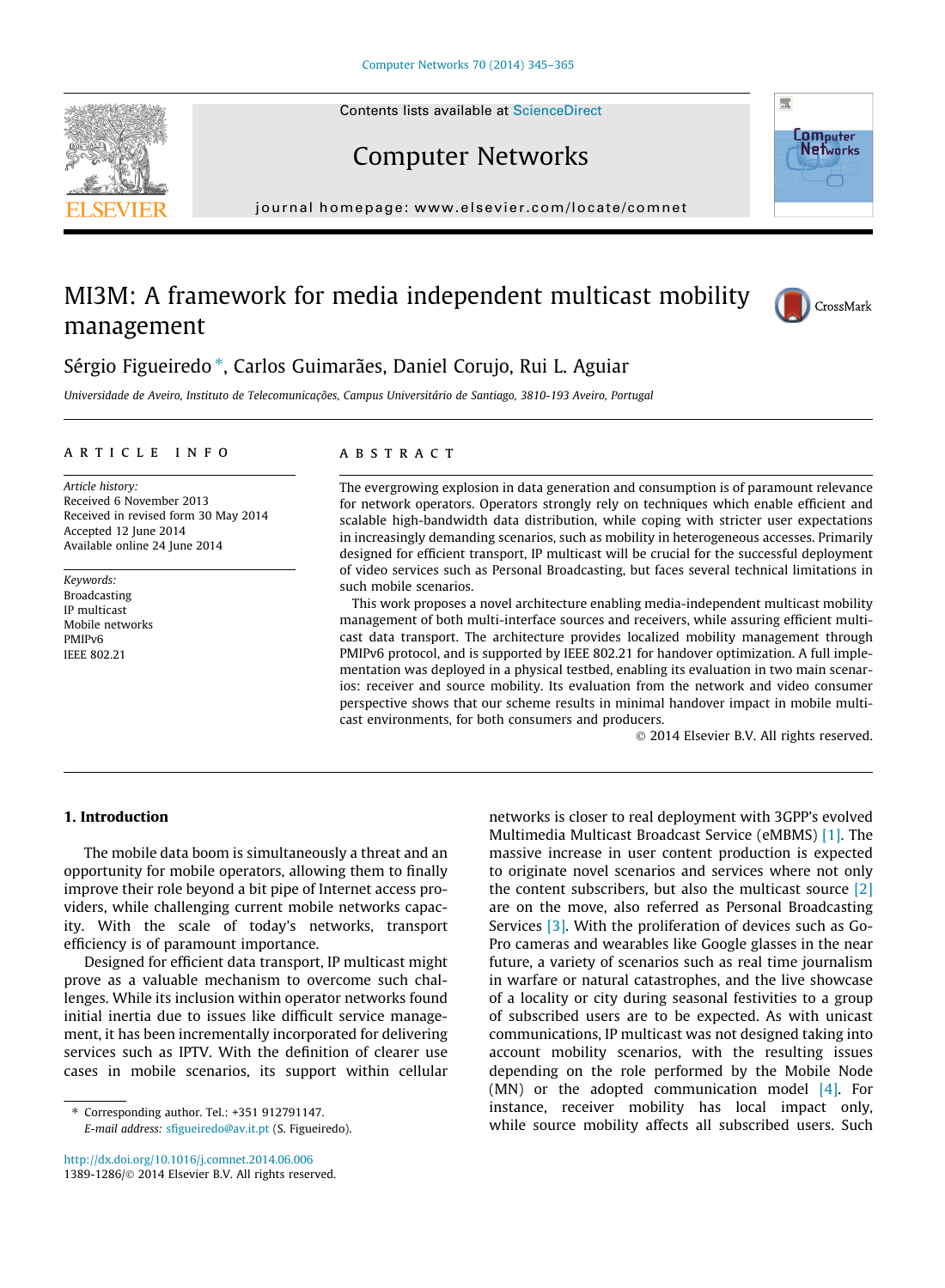complexity has led to partial solutions, first in Mobile IPv6 (MIPv6) [\[5\]](#page--1-0), and more recently in its network-based counter-part, Proxy Mobile IPv6 (PMIPv6) [\[6\],](#page--1-0) which is being addressed in Multicast Mobility (MULTIMOB) Work Group [\[7\].](#page--1-0) For instance, some solutions preserve IP multicast efficiency in mobility environments, but do not provide fast multicast mobility. Additionally, there's no reference on how to jointly support multicast mobile receivers and sources when deploying Protocol Independent Multicast (PIM) in Mobility Access Gateways (MAGs), although such is described for source mobility  $[8]$ .

Adding to this, limited work was focused at the specificities of multicast mobility within heterogeneous environments. A switch between interfaces means buffering, address and general connectivity management challenges, and there is no holistic approach harmonically providing seamless IP multicast mobility, which limits its wide adoption in mobile networks. IEEE 802.21 Media Independent Handover (MIH) [\[9\]](#page--1-0) is a popular technology proposed for mobility management in heterogeneous scenarios. It enhances and facilitates mobility procedures (e.g. network selection and handover) in heterogeneous access technologies by providing a framework able to (1) abstract the specificities of each link technology and (2) exploit that abstraction to control and obtain information from such links within a geographical area.

In this work, we follow two design goals: avoid multicast transport inefficiency driven from tunnel replication and minimize service disruption due to a host handover. For meeting these goals, we apply multicast routing instead of typically considered Multicast Listener Discov-ery (MLD) Proxy [\[10\],](#page--1-0) and propose the use and extension of IEEE 802.21 as the common multicast mobility enabler and facilitator, as opposed to solutions relying on a stack of redundant and costly mechanisms and protocols. We present a full architecture enabling mobility for multicast MNs in PMIPv6, which leverages on the interaction between IEEE 802.21 and multicast routing information for supporting transparent mobility for multicast MNs, either when acting as receivers – achieved via MIHtriggered multicast context transfer – or as senders – through proactive source path tree reconstruction.

The contributions of this work can thus be summarized as follows:

- Design of a novel cross-layer architecture using MIH messages, enabling integrated multicast receiver and source mobility support in both homogeneous or heterogeneous PMIPv6 environments. For the former, MIH triggers and assists the multicast context transfer, and updates the multicast service interface if needed, solving the subscription latency on receiver mobility; in the latter, MIH aids in the multicast tree (re)construction, enabling transparent multicast source mobility support for both Any Source Multicast (ASM) [\[11\]](#page--1-0), where users subscribe to a group, and Source Specific Multicast (SSM) [\[12\]](#page--1-0), where users subscribe to group IP address – source IP address pair, also referred as channel. More on the two models is presented in Section 2.1

- Extensive comparison between different state of the art network mechanisms devised for alleviating or avoiding multicast service disruption during receiver handover.
- Implementation, validation and integration of the architecture in a physical testbed, leveraging on multicast routing,<sup>1</sup> PMIPv6<sup>2</sup> and IEEE 802.21<sup>3</sup> open source solutions, and lessons learned from this.
- Extensive performance evaluation of the architecture for two relevant scenarios – multicast source and receiver mobility – both from a network and user perspective.

The structure of the article is the following. Section 2 presents a brief description of base technologies, before dwelling into problems and previous works regarding multicast support in mobility environments, in Section [3](#page--1-0). Section [4](#page--1-0) scrutinizes different receiver mobility solutions, providing a gap analysis to be filled by the solution developed. In Section [5,](#page--1-0) the proposed architecture is described, enlisting involved modules and respective functionality. In Section [6,](#page--1-0) the adopted implementation setup is described, and the architecture is evaluated by assessing network performance and perceived quality measurements under two different scenarios: source mobility and receiver mobility. Finally, the paper is concluded in Section [7](#page--1-0).

#### 2. Base concepts

In the following section, a review of the three base technologies for our work is presented: IP multicast, PMIPv6 and IEEE 802.21.

#### 2.1. IP multicast

IP multicast services rely on two main network functions: IP multicast subscription management and multicast routing. The former function, using Internet Group Man-agement Protocol (IGMP) [\[13\]](#page--1-0) in IPv4, or MLD [\[14\]](#page--1-0) in IPv6, provides multicast routers with awareness to interested receivers and respective subscriptions; it is complemented by the latter function, which allows routers to build the transport paths or multicast trees for delivering multicast traffic.

Throughout this document we focus on IPv6, and thus on MLDv2. MLD is an asymmetric protocol where receivers send MLD Reports stating their interests towards multicast routers, which process these and operate according to the multicast routing protocol. Protocol Independent Multicast (PIM) is a popular family of multicast routing protocols which do not implement its own topology discovery mechanism, but instead use information supplied by unicast routing protocols. Two relevant derivations from this protocol include PIM Sparse Mode (PIM-SM), originally designed for ASM model only, and its SSM mode PIM Source-Specific Multicast (PIM-SSM) [\[15\].](#page--1-0)

In a shared media Local Area Network, there may be more than one multicast router. A Designated Router

<sup>1</sup> [http://fivebits.net/proj/mrd6/.](http://fivebits.net/proj/mrd6/)

<sup>2</sup> [http://helios.av.it.pt/projects/opmip.](http://helios.av.it.pt/projects/opmip)

<sup>3</sup> [http://atnog.av.it.pt/odtone/.](http://atnog.av.it.pt/odtone/)